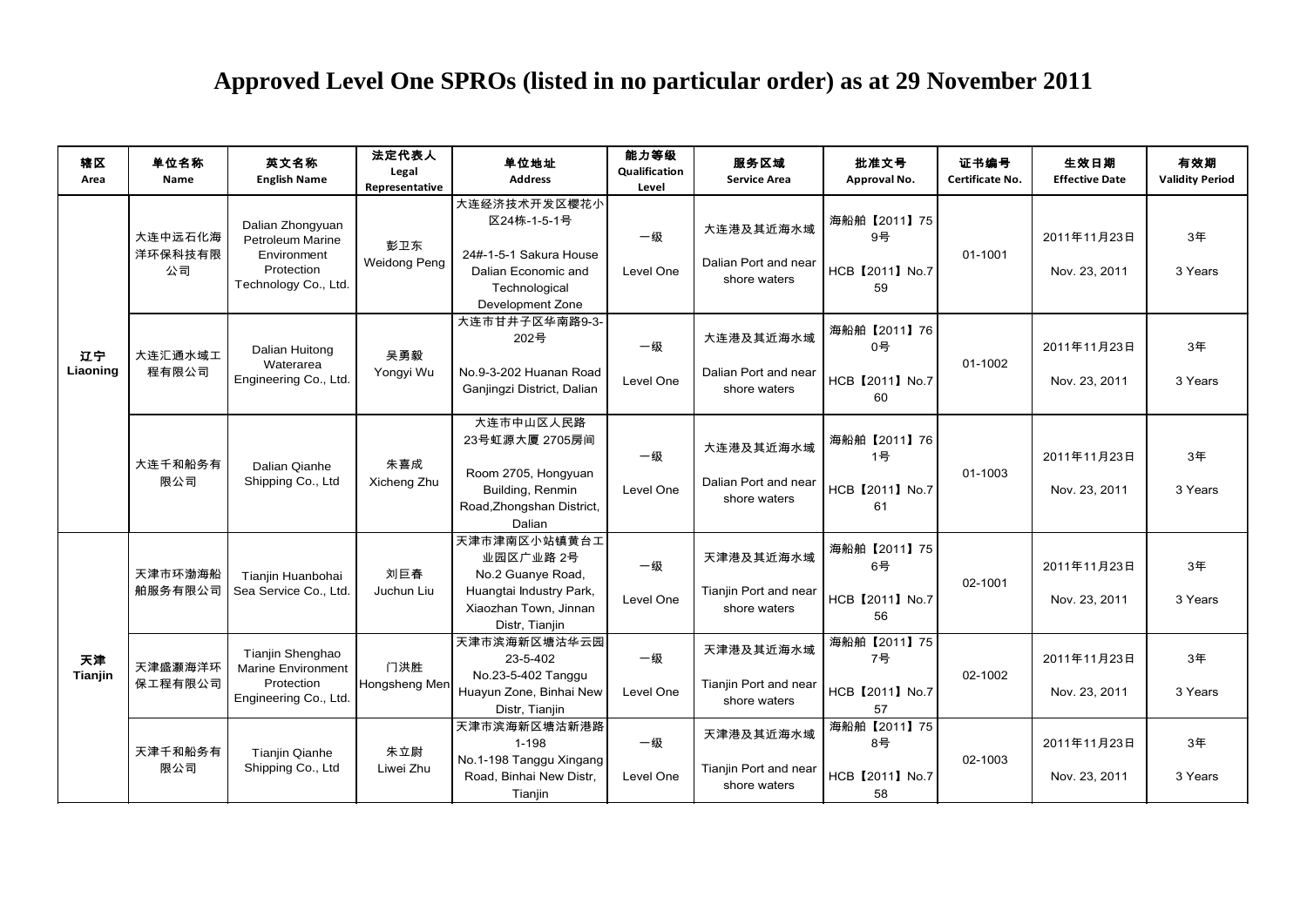|          | 青岛滨海海洋防<br>污染有限公司*                      | Qingdao Binhai<br><b>Marine Pollution</b><br>Removal Ltd.*                   | 崔学锦<br>Xuejin Cui   | 青岛经济技术开发区长江东<br>路327-9号                                                                     | 一级<br>Level One | 青岛港及其近海水域                              | 海船舶【2011】74<br>8号     |         | 2011年11月23日                  | 3年            |
|----------|-----------------------------------------|------------------------------------------------------------------------------|---------------------|---------------------------------------------------------------------------------------------|-----------------|----------------------------------------|-----------------------|---------|------------------------------|---------------|
|          |                                         |                                                                              |                     | No.327-9 Changjiang East<br>Road, Qingdao Economic<br>and Technological<br>Development Zone |                 | Qingdao Port and<br>near shore waters  | HCB 【2011】 No.7<br>48 | 04-1001 | Nov. 23, 2011                | 3 Years       |
|          | 青岛福凯船务有<br>限公司*                         | Qingdao Fukai<br>Shipping Ltd.*                                              | 刘凯<br>Kai Liu       | 青岛经济技术开发区多元批<br>发商城二层 64号网点<br>Room 64, Floor 2, Multiple<br>Wholesale mail, Qingdao        | 一级<br>Level One | 青岛港及其近海水域<br>Qingdao Port and          | 海船舶【2011】74<br>9号     | 04-1002 | 2011年11月23日                  | 3年            |
|          |                                         |                                                                              |                     | Economic and<br>Technological<br>Development Zone                                           |                 | near shore waters                      | HCB 【2011】 No.7<br>49 |         | Nov. 23, 2011                | 3 Years       |
|          | 青岛斯兰德永清<br>巨峰环境科技有<br>限公司               | Silande Yongqing<br>Jufeng Environment<br>Science and<br>Technology Co. Ltd. | 周宏根<br>Honggen Zhou | 青岛经济技术开发区辛安街<br>道办事处北泥社区居委会<br>1311室                                                        |                 |                                        |                       |         |                              |               |
|          |                                         |                                                                              |                     | Room 1311, Beini<br><b>Community Residental</b>                                             | 一级<br>Level One | 青岛港及其近海水域                              | 海船舶【2011】75<br>0号     | 04-1003 | 2011年11月23日                  | 3年            |
|          |                                         |                                                                              |                     | Committee, Xin'an<br>Subdistrict Office, Qingdao<br>Economic and                            |                 | Qingdao Port and<br>near shore waters  | HCB 【2011】 No.7<br>50 |         | Nov. 23, 2011                | 3 Years       |
|          |                                         |                                                                              |                     | Technological<br>Development Zone<br>青岛市市北区小港一路                                             |                 |                                        | 海船舶【2011】75           |         |                              |               |
| 山东       | 青岛祥和海洋环<br>保有限公司*                       | Qingdao Xianghe<br><b>Marine Environment</b><br>Protection Ltd.*             | 何锐<br>Rui He        | 44号庚<br>Place 7, No.44 Xiaogangyi                                                           | 一级<br>Level One | 青岛港及其近海水域<br>Qingdao Port and          | 1号<br>HCB 【2011】No.7  | 04-1004 | 2011年11月23日<br>Nov. 23, 2011 | 3年<br>3 Years |
| Shandong |                                         |                                                                              |                     | Rd, Shibei Distr, Qingdao<br>青岛经济技术开发区井冈山                                                   |                 | near shore waters                      | 51                    |         |                              |               |
|          | 青岛中德恒运船<br>舶服务有限公司                      | Qingdao Zhongde<br>Hengyun Ship Service<br>$Ltd.*$                           | 衣服伸<br>Fushen Yi    | 路658号 1916户<br>Room 1916, No.658<br>Jinggangshan                                            | 一级<br>Level One | 青岛港及其近海水域                              | 海船舶【2011】75<br>2号     | 04-1005 | 2011年11月23日                  | 3年            |
|          |                                         |                                                                              |                     | Rd, Economic and<br>Technological<br>Development Zone,                                      |                 | Qingdao Port and<br>near shore waters  | HCB 【2011】 No.7<br>52 |         | Nov. 23, 2011                | 3 Years       |
|          |                                         |                                                                              |                     | Qingdao<br>日照市东港区黄海一路金港                                                                     |                 |                                        |                       |         |                              |               |
|          | 日照市港清船舶<br>服务有限公司                       | Rizhao Gang Qing<br>Marine Service Co.                                       | 吴颖                  | 佳园 1号楼 603室<br>Room 603 Builing 1,                                                          | 一级              | 日照港及其近海水域                              | 海船舶【2011】75<br>3号     | 04-1006 | 2011年11月23日                  | 3年            |
|          |                                         | Ltd                                                                          | Ying Wu             | Jingang Park, Huanghaiyi<br>Rd, Donggang Distr,<br>Rizhao                                   | Level One       | Rizhao Port and near<br>shore waters   | HCB 【2011】 No.7<br>53 |         | Nov. 23, 2011                | 3 Years       |
|          | 日照市太和船舶<br>油仓清洗接收有<br>限公司*              | Rizhao Taihe Tanker<br>Cleaning and Oil<br>Recovery Ltd.*                    | 韩开和<br>Kaihe Han    | 日照市天津路 44号                                                                                  | 一级              | 日照港及其近海水域                              | 海船舶【2011】75<br>4号     | 04-1007 | 2011年11月23日                  | 3年            |
|          |                                         |                                                                              |                     | No.44 Tianjin Rd, Rizhao                                                                    | Level One       | Rizhao Port and near<br>shore waters   | HCB 【2011】 No.7<br>54 |         | Nov. 23, 2011                | 3 Years       |
|          | 中国石油化工股<br>份有限公司胜利<br>油田分公司海洋<br>石油船舶中心 | Sinopec Corp. Shengli<br>Oil Field Shallow Sea<br>Ship Centre                | 鞠丕华                 | 龙口市龙口镇环海路 14号<br>No.14 Huanhai Rd,                                                          | 一级              | 东营港及其近海水域                              | 海船舶【2011】75<br>5号     | 04-1008 | 2011年11月23日                  | 3年            |
|          |                                         |                                                                              | Pihua Ju            | Longkou Town, Longkou                                                                       | Level One       | Dongying Port and<br>near shore waters | HCB 【2011】 No.7<br>55 |         | Nov. 23, 2011                | 3 Years       |